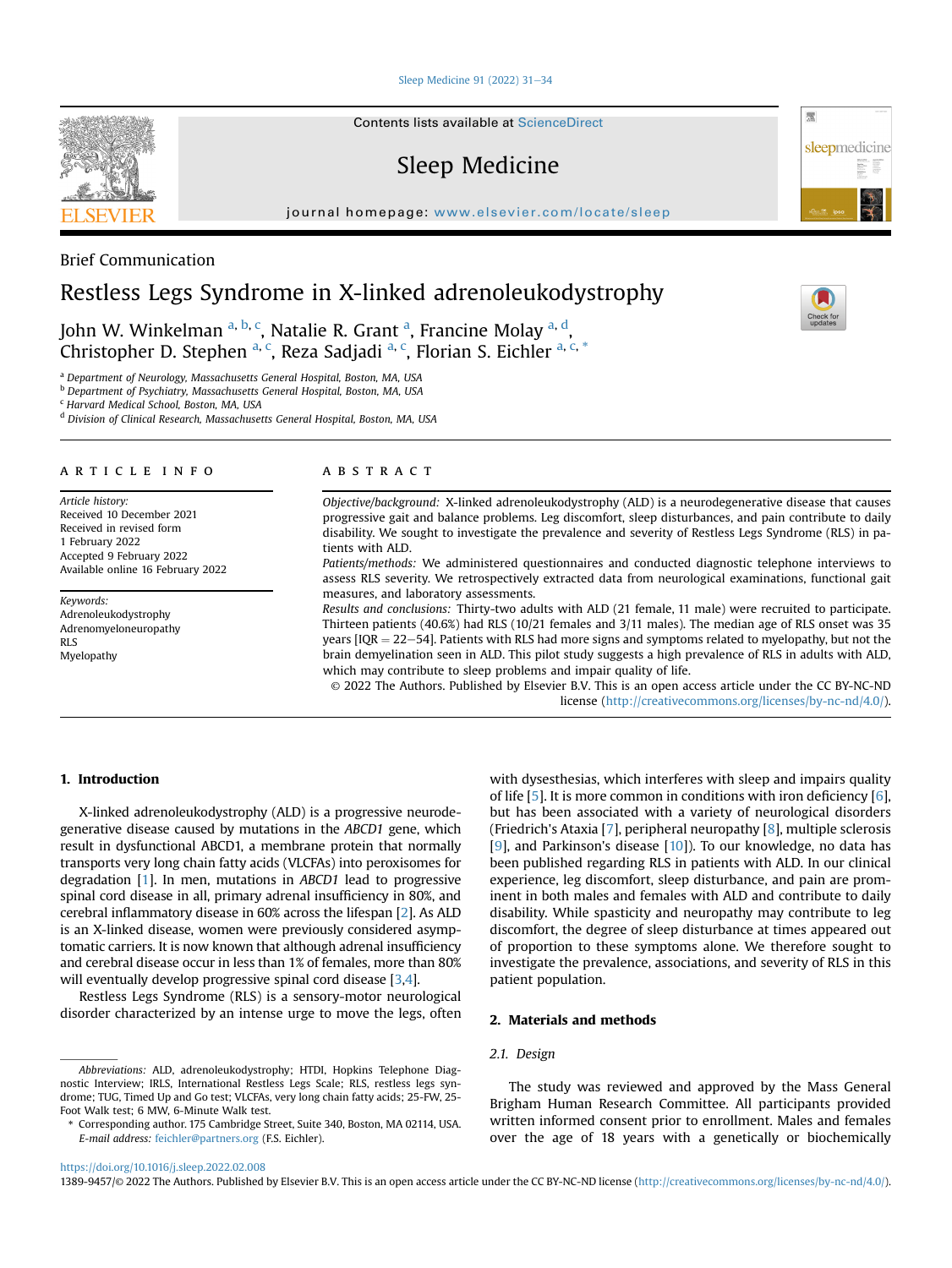confirmed diagnosis of ALD were recruited from the Leukodystrophy Clinic at Massachusetts General Hospital [[11\]](#page-3-10). We included participants with genetically confirmed ALD, without radiographic evidence of inflammatory disease on brain MRI. We excluded individuals with other confounding neurological deficits that could affect participation in phone interviews or gait and balance assessments.

#### 2.2. Diagnostic interviews

Clinical telephone interviews were conducted using the Hopkins Telephone Diagnostic Interview (HTDI), a validated structured diagnostic RLS assessment [\[12\]](#page-3-11). Diagnostic criteria for RLS are based on a patient report of (1) urge to move the legs, usually accompanied or caused by uncomfortable leg sensations, which (2) begin or worsen during rest or inactivity and are (3) partially or totally relieved by movement. The symptoms above are (4) worse in the evening or night than during the day. The HTDI was independently administered by a board-certified sleep professional with expertise in RLS (J.W.) and a neurologist experienced in ALD (F.E.), who were blinded to each other's assessments, and each decided whether the participant had "definite", "probable", "possible" or "not" RLS. Those with "definite" or "probable" RLS were considered RLS positive. Participants were identified as having "probable" rather than "definite" RLS if they satisfied all four characteristics of RLS but also met one of the following criteria: presence of leg discomfort with some features of neuropathy, the occurrence of symptoms only while sitting, or a morning onset from the beginning of symptom history. Differences in RLS diagnosis between the two clinicians were adjudicated in discussion and, if indicated, re-interview of the participant. An International Restless Legs Scale (IRLS) was administered to those with RLS, assessing severity of RLS symptoms in the past week [[13\]](#page-3-12).

#### 2.3. Retrospective chart review

To assess the extent of myelopathy-associated signs and symptoms, we retrospectively reviewed medical charts of patients who participated in the HTDI phone interviews. We extracted data on 12 major neurological signs and symptoms including the presence of muscle weakness, spasticity, impaired coordination, hyperreflexia, lower extremity sensory loss, positive Romberg test, gait/balance difficulty, paresthesia, neuropathic pain, bladder dysfunction, bowel dysfunction, and erectile dysfunction (in male patients). Neurological examinations were conducted by two neurologists with expertise in neuromuscular disorders (F.E. and R.S.). We also collected data from laboratory testing for ferritin levels. Neither limb actigraphy or polysomnography, either home or in-laboratory, was performed. Therefore, objective data on sleep or periodic limb movements in sleep was not available.

## 2.4. Functional gait assessment

Participants performed functional gait assessments including the 25-Foot Walk test (25-FW), the Timed Up and Go test (TUG), and Six Minute Walk test (6 MW). The average of two trials was recorded for both the 25FW and TUG.

#### 2.5. Statistical analysis

Contingency tables were created and Fisher's exact test statistics were used to assess the relationship between RLS and presence of neurological signs and symptoms.

#### 2.6. Data statement

The data that support the findings of this study are available from the corresponding author upon reasonable request.

## 3. Results

We evaluated 32 patients (21 female, 11 male) with ALD [\(Table 1\)](#page-2-0). The median age of our cohort was 45.9 years  $[IOR = 36.4-57.5]$ (females, 49.5 [IQR = 43.7-58.6]; males, 36.0 [IQR = 21.7-40.0]). Of the 27 patients with symptoms of myelopathy, the median age of onset was 34 years  $[IQR = 30-38]$ . Eleven patients used walking aid for ambulation. Median scores for EDSS, 6 MW, TUG, and 25-FW were 2.5  $[IQR = 1.5-3.5]$ , 460 m  $[IQR = 359-549]$ , 8.1 s  $[IQR = 7.0-9.1]$ , and 5.6 s  $[IQR = 5.0-6.5]$ , respectively. Patients with RLS had more neurological signs and symptoms, many related to their myelopathy [\(Fig. 1](#page-2-1)). These myelopathy symptoms encompassed not only motor and sensory symptoms, but also bladder and bowel dysfunction as well as erectile dysfunction. Presence of RLS was significantly associated with patient reports of gait/balance difficulty  $(p = 0.024)$  as well as pain  $(p = 0.024)$ . Seven patients had noninflammatory brain lesions affecting the white matter. Nine patients (all male) had adrenal insufficiency.

Thirteen patients (40.6%) were diagnosed with RLS by the HDTI interviews (10/21 [47.6%] females; 3/11 [27.3%] males) ([Table 1](#page-2-0)). The median age of RLS onset was 35 years  $[IQR = 22-54]$  (females, 44  $[IQR = 24-56]$ ; males, 30  $[IQR = 26-33]$ ). In the 7 patients with brain lesions, only two had a diagnosis of RLS; interestingly, these patients displayed very mild RLS [\(Table 1](#page-2-0)). Of note, none of the females in our study developed brain disease. Of the 13 patients with RLS, 6 (46.2%) had tried a medication to relieve their symptoms. Nine patients (8 with RLS, 1 without RLS) had a history of antidepressant use.

Six patients (5 females, 1 male) with RLS reported a history of anemia or iron deficiency. Ferritinlevels were available for 14 patients (8 females with RLS, mean ferritin level of  $74.0 \pm 71.6$  ug/L; 4 females and 2 males without RLS, mean ferritin level of  $99.5 \pm 79.2$  ug/L).

#### 4. Discussion

In this pilot study, we found RLS in 40% of adults with ALD, with females more commonly affected than males. This is substantially higher than that in the general adult population, in which the prevalence is  $5-10\%$  [[14](#page-3-13)]. Those with RLS also had more signs and symptoms of myelopathy, suggesting that ALD's pathologic effect on spinal pathways could contribute to RLS.

The myelopathy of ALD is associated with neuronal loss and shrinkage in the dorsal root ganglia and the Clarke column of the spinal cord [\[15](#page-3-14)]. Such spinal sensory dysregulation may also be implicated in the genesis of RLS (see reviews [[16\]](#page-3-15)). In multiple sclerosis, in which roughly 25% of patients have RLS, spinal pathology is thought to play a role in RLS pathophysiology [\[17\]](#page-3-16). Further, transcutaneous spinal cord direct stimulation has shown promise as a treatment for RLS [\[18](#page-3-17)].

Consistent with patterns observed in the general population [\[5\]](#page-3-4), risk factors for RLS in this cohort of adults with ALD included female gender, increased age, lower iron indices, and use of serotonergic antidepressants. Presence of myelopathy signs/symptoms was more frequent in those with RLS than in those without RLS. By contrast, brain disease associated with ALD did not predispose to RLS, as even the 2 patients with cerebral disease diagnosed with RLS had the mildest severity seen (IRLS  $= 0$ ). Therefore, it may be that ALD patients affected by the phenotype of adrenomyeloneuropathy are more predisposed to RLS symptoms.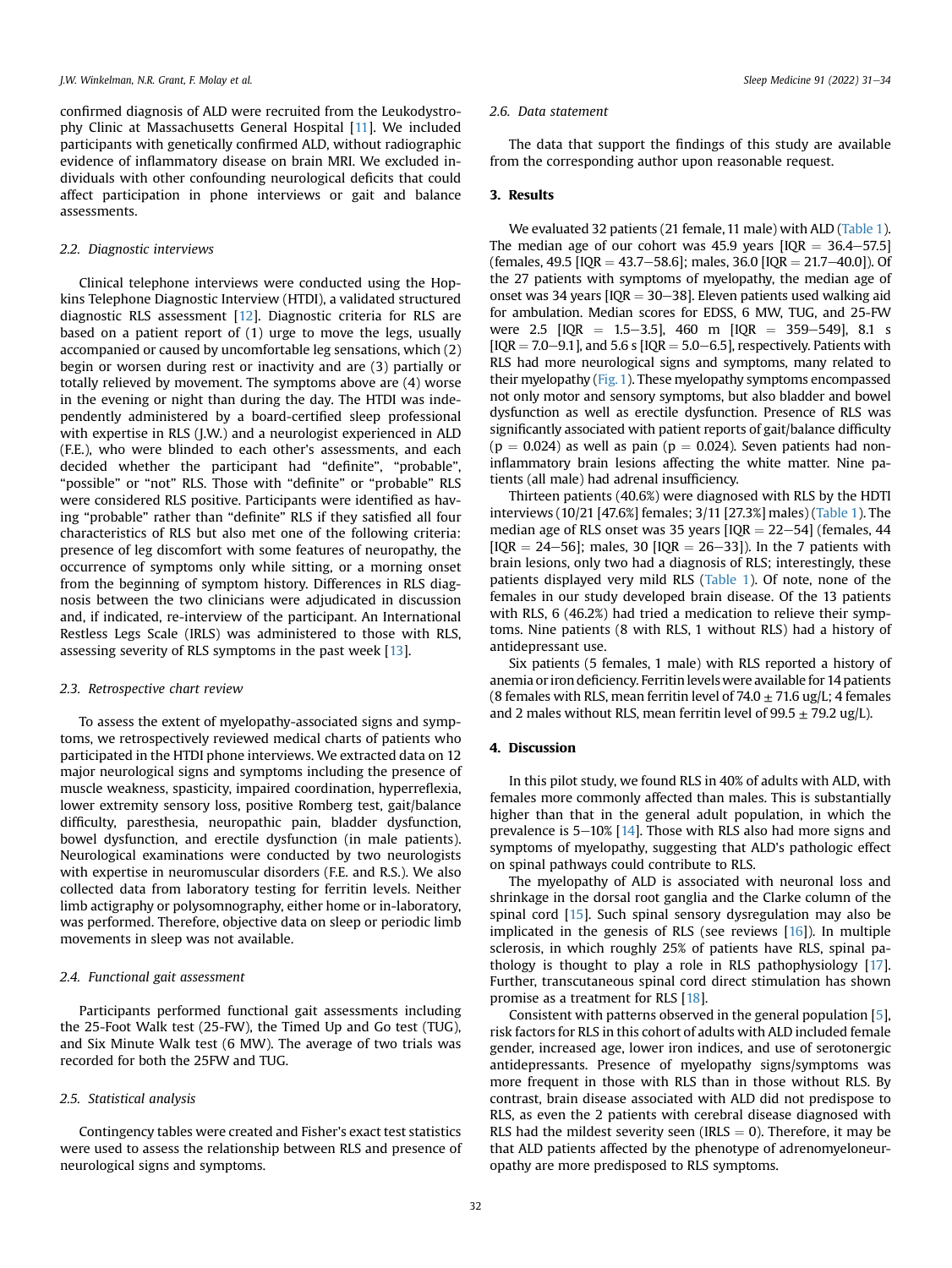## <span id="page-2-0"></span>Table 1

Individual characteristics of patients in our cohort.

| Pt      | Sex          | Age (yrs) | <b>IRLS</b>   | <b>RLS</b><br>meds <sup>a</sup> | AD<br>meds <sup>b</sup>  | <b>EDSS</b>  | Walking<br>aid                   | <b>Brain</b><br>Lesion <sup>c</sup> | AI     | ID                       | <b>AMN</b>               | <b>AMN</b><br>onset (yrs) | <b>RLS</b><br>onset (yrs) | 6 MW (m)  | <b>TUG</b><br>(s) | $25-FW$<br>(s) |
|---------|--------------|-----------|---------------|---------------------------------|--------------------------|--------------|----------------------------------|-------------------------------------|--------|--------------------------|--------------------------|---------------------------|---------------------------|-----------|-------------------|----------------|
| $RLS +$ |              |           |               |                                 |                          |              |                                  |                                     |        |                          |                          |                           |                           |           |                   |                |
| 3       | F            | 41.6      | 26 (6 w/med)  | $\! +$                          | $^{+}$                   | 2            | $^{+}$                           | -                                   |        |                          | $^{+}$                   | 30                        | 35                        | 333.8     | 9.3               | 7.6            |
| 4       | F            | 58.7      | 11            | $^{+}$                          | $\qquad \qquad -$        | 3.5          | $^{+}$                           |                                     |        |                          | $^{+}$                   | 32                        | 56                        | 395.3     | 8.7               | 6.3            |
| 5       | F            | 57.6      | 25 (20 w/med) | $\! +$                          | $^{+}$                   | 2            | -                                |                                     |        | $^{+}$                   | $^{+}$                   | 37                        | 43                        | 534.3     | 6.6               | 5.6            |
| 17      | F            | 57.7      | 13            | -                               | $^{+}$                   | 1            |                                  |                                     |        |                          | $^{+}$                   | <b>NR</b>                 | 57                        | 603.5     | 6.8               | 4.8            |
| 10      | M            | 26.0      | 0             | -                               | -                        | 2            | $^{+}$                           | $^{+}$                              | $^{+}$ | -                        | $^{+}$                   | 23                        | 22                        | 452.0     | 7.4               | 5.6            |
| 22      | $\mathbf{F}$ | 39.7      | 13            | -                               | $^{+}$                   | 1.5          |                                  | -                                   |        |                          | $^{+}$                   | 31                        | 20                        | NR        | NR                | $\rm NR$       |
| 24      | M            | 37.6      | 23            |                                 | -                        | 3.5          | $^{+}$                           |                                     |        | $^{+}$                   | $^{+}$                   | 25                        | 30                        | 368.8     | 13.7              | 8.6            |
| 25      | M            | 39.1      | 0             | -                               | $^{+}$                   | 3            | $^{+}$                           | $^{+}$                              | $^{+}$ | $\overline{\phantom{0}}$ | $^{+}$                   | 30                        | 35                        | 358.7     | 8.8               | 7.2            |
| 26      | F            | 73.3      | 26            | $^{+}$                          | $^{+}$                   | 4            | $^{+}$                           |                                     |        | -                        | $^{+}$                   | 68                        | 68                        | 568.1     | 7.0               | 5.0            |
| 27      | $\mathbf{F}$ | 46.3      | 10            |                                 | -                        | 1.5          | -                                |                                     |        |                          | $^{+}$                   | 38                        | 45                        | $\sf NR$  | <b>NR</b>         | $\sf NR$       |
| 28      | F            | 58.5      | $\mathbf{0}$  |                                 | $^{+}$                   | 3            | -                                |                                     |        |                          | $^{+}$                   | 50                        | 54                        | <b>NR</b> | <b>NR</b>         | <b>NR</b>      |
| 30      | $\mathbf{F}$ | 35.4      | 21            |                                 | -                        | 1.5          | $\overline{\phantom{0}}$         |                                     |        | $^{+}$                   | $^{+}$                   | 21                        | 20                        | <b>NR</b> | <b>NR</b>         | $\sf NR$       |
| 32      | F            | 45.9      | 34 (19 w/med) | $^{+}$                          | $+$                      | 2.5          | -                                |                                     |        |                          | $^{+}$                   | 38                        | 17                        | <b>NR</b> | <b>NR</b>         | $\rm NR$       |
| RLS-    |              |           |               |                                 |                          |              |                                  |                                     |        |                          |                          |                           |                           |           |                   |                |
| 1       | F            | 79.2      |               |                                 | -                        | 4            | $+$                              | -                                   |        |                          | $^{+}$                   | 58                        |                           | 345.9     | 9.5               | 6.5            |
| 2       | F            | 45.8      | -             | -                               | $\overline{\phantom{0}}$ | 0            | -                                | -                                   |        |                          | $\qquad \qquad$          | n/a                       | -                         | 502.6     | 8.1               | 5.6            |
| 6       | F            | 34.1      | —             | $^{+}$                          | -                        | 3            | $\overline{\phantom{0}}$         |                                     |        |                          | $^{+}$                   | 26                        | -                         | 272.5     | 13.3              | 8.2            |
| 7       | M            | 26.2      | -             | -                               | -                        | 0            | -                                | -                                   |        |                          | -                        | n/a                       | -                         | 269.7     | 7.5               | 4.8            |
| 8       | M            | 36.0      | -             | $^{+}$                          | -                        | 3.5          | $^{+}$                           | $^{+}$                              | $^{+}$ | -                        | $^{+}$                   | 31                        | -                         | 440.1     | 9.0               | 5.7            |
| 9       | F            | 60.9      | -             | -                               | -                        | 1.5          | $\overbrace{\phantom{12322111}}$ | -                                   | -      | $^{+}$                   | $^{+}$                   | <b>NR</b>                 | -                         | 487.7     | 6.8               | 5.2            |
| 11      | M            | 20.7      | -             | -                               | -                        | $\mathbf{1}$ | $\overline{\phantom{0}}$         | -                                   | $^{+}$ | -                        | $\overline{\phantom{m}}$ | n/a                       | -                         | 518.2     | 5.0               | 4.4            |
| 12      | F            | 49.4      | -             | $^{+}$                          | -                        | 1.5          | $\overline{\phantom{0}}$         | -                                   |        |                          | $^{+}$                   | <b>NR</b>                 | -                         | 548.6     | 5.6               | 4.4            |
| 13      | M            | 43.7      | -             | -                               | $\overline{\phantom{m}}$ | 2.5          | $\overline{\phantom{0}}$         | $^{+}$                              | $^{+}$ | $\overline{\phantom{0}}$ | $^{+}$                   | 37                        | -                         | 548.6     | 7.6               | 6.3            |
| 14      | M            | 50.8      | -             | -                               | -                        | 3.5          | $\overbrace{\phantom{12322111}}$ | $^{+}$                              | $^{+}$ | -                        | $+$                      | 39                        | -                         | 548.6     | 8.2               | 5.5            |
| 15      | F            | 49.8      | -             | $^{+}$                          | -                        | 3            | $\overline{\phantom{0}}$         | -                                   | -      | $+$                      | $^{+}$                   | 37                        | -                         | 377.6     | 8.3               | 6.5            |
| 16      | M            | 21.7      | -             |                                 | $^{+}$                   | 1.5          | -                                | -                                   | $^{+}$ |                          | $\overline{\phantom{0}}$ | n/a                       | -                         | 479.1     | 7.8               | 5.2            |
| 18      | M            | 21.6      | -             | -                               | -                        | 4            | -                                | $^{+}$                              | $^{+}$ | -                        | $^{+}$                   | 21                        | -                         | 576.1     | 7.6               | 4.7            |
| 19      | F            | 40.9      | -             | -                               | $\overline{\phantom{0}}$ | 0            | -                                | -                                   | -      |                          | -                        | n/a                       | -                         | <b>NR</b> | <b>NR</b>         | NR             |
| 20      | F            | 49.5      | -             | $^{+}$                          | -                        | 3            | $+$                              | -                                   | -      |                          | $^{+}$                   | 30                        | -                         | 330.4     | 14.9              | 10.5           |
| 21      | M            | 40.0      | -             | -                               | -                        | 3.5          | $\qquad \qquad -$                | $^{+}$                              | $^{+}$ | -                        | $^{+}$                   | 31                        | -                         | 460.6     | 9.1               | 5.6            |
| 23      | F            | 64.8      | -             | $^{+}$                          | -                        | 6.5          | $^{+}$                           | -                                   |        |                          | $^{+}$                   | 35                        | -                         | NR        | <b>NR</b>         | <b>NR</b>      |
| 29      | F            | 47.9      | -             | $^{+}$                          | -                        | 2            | ▃                                |                                     |        |                          | $^{+}$                   | 35                        | -                         | <b>NR</b> | <b>NR</b>         | <b>NR</b>      |
| 31      | F            | 574       | -             | $\pm$                           | $\overline{\phantom{0}}$ | 6            | $\pm$                            |                                     |        |                          | $\pm$                    | 42                        |                           | <b>NR</b> | <b>NR</b>         | <b>NR</b>      |

AD = anti-depressant; AI = adrenal insufficiency, AMN = adrenomyeloneuropathy; ID = iron deficiency or anemia; NR = not recorded; TUG = timed up and go test; 25- $FW = 25$ -foot walk test; 6 MW = 6-min walk test.

<span id="page-2-2"></span><sup>a</sup> Includes baclofen, gabapentin, and pramipexole.

<span id="page-2-3"></span><sup>b</sup> Includes venlafaxine, escitalopram oxalate, bupropion, trazodone, citalopram, desvenlafaxine succinate.

<span id="page-2-4"></span><span id="page-2-1"></span><sup>c</sup> Includes self-halted and stable brain lesions.



Fig. 1. Percentage of patients in our cohort presenting with each neurological sign and symptom  $p < 0.05$ .